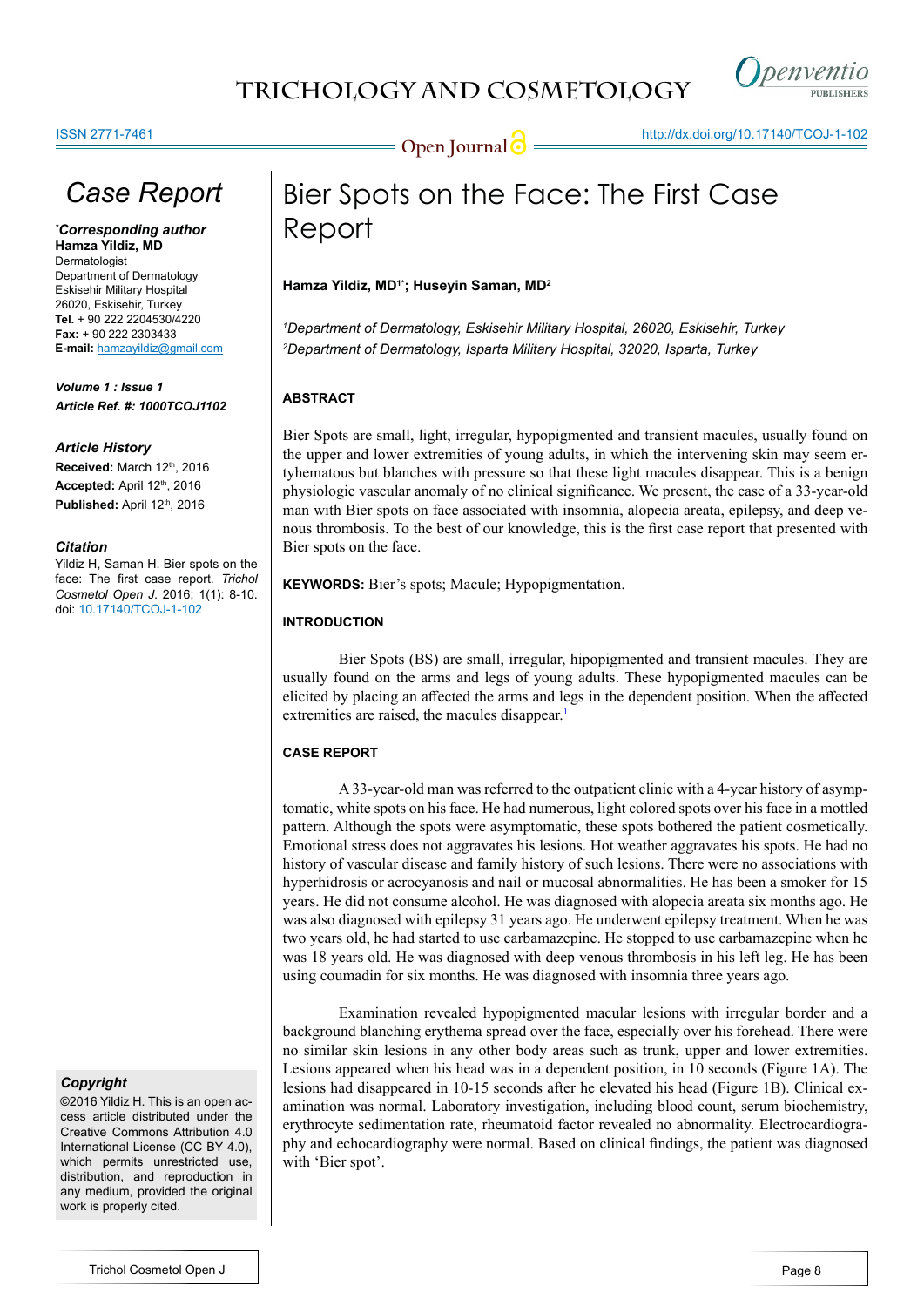## **TRICHOLOGY AND COSMETOLOGY**



#### ISSN 2771-7461

# **Open Journal determined to the intervention of the MCO determined to Den Journal determined to the intervention of the Open Journal determined to the intervention of the MCO determined to Den Journal determined to the int**



**Figure 1:** (A) White macules against a background of erythema on a 33-year-old man's face in the dependent position. (B) The lesions disappeared, after the patients raised his head.

#### **DISCUSSION**

BS was first described in 1898. BS is more frequently in women than men.<sup>2</sup> The etiology is unknown. BS is thought to be an exaggerated but physiological, vasoconstrictive response induced by venous stasis-associated hypoxia or, conversely, by a failure of the venoarteriolar reflex in dermal ascending arterioles in response to venous filling.<sup>[3](#page-1-2)</sup> To date, these white lesions have been given several names, including BS, exaggerated physiologic speckled mottling of the skin, physiologic anemic macules, nevus anemicus, speckled mottling of the limbs, constitutive speckled vascular mottling of the skin, and angiospastic macules.[4](#page-2-0)

On the trunk, lower extremities, and upper extremities, including the palms were generalized, hypopigmented, 1-10 mm macules interspersed with blanching, erythematous macules. The lesions gave a reticulated, mottled appearance. The lesions were associated with dependency of the limbs. The spots almost disappeared completely with elevation of the limbs.<sup>[1](#page-1-0)[,4](#page-2-0)</sup> In our case, BS was on his face. To the best of our knowledge, this is the first case report on the face. BS appeared when his head was in a dependent position, in 10 seconds and BS disappeared in 10-15 seconds after he elevated his head.

Some cases have been reported in association with miscellaneous disorders, such as insomnia, alopecia areata, varicosity, palmar hyperhidrosis, tachycardia, deep vein thrombosis during pregnancy, cryoglobulinemia, scleroderma, renal crisis, aortic hypoplasia, lichen planus, and Peutz-Jeghers syndrome.<sup>[2](#page-1-1),[4](#page-2-0)</sup> Our case was diagnosed with insomnia, alopecia areata, epilepsy, and deep venous thrombosis. The present case used carbamazepine for 16 years. It is important to be suspicious of systemic disease in patients with BS, because the spots are occasionally the first sign of such disease, but these spots are more often idio-pathic.<sup>[5](#page-2-1)</sup>

Fan et al reported that the BS in four generalized cases became more visible with emotional stress, but less visible after physical activity.<sup>[4](#page-2-0)</sup> BS of the our case does not become more visible with emotional stress, but hot weather aggravates his spots.

Because idiopathic BS is asymptomatic and possibly transient, no treatment is required.<sup>[6](#page-2-2)</sup> The present patient did not undergo treatment.

#### **CONCLUSION**

This is the first case report that presented BS on the face. While evaluating white macules on patients' face, BS should be considered in the differential diagnosis.

### **CONFLICTS OF INTEREST**

The authors declare no competing interest.

### **FUNDING**

No financial support was received for this paper.

### **CONSENT**

The patient has provided written permission for publication of the case details.

#### **REFERENCES**

<span id="page-1-0"></span>1. Heller M. Diffuse Bier spots. *Dermatol Online J*. 2005; 11(4): 2. Web site.<http://escholarship.org/uc/item/94q22883>. Accessed March 11, 2016.

<span id="page-1-1"></span>2. Topal IO, Ulkumen PK, Duman H, Goncu OEK. Bier's Spots in a young girl [In Turkish]. *Okmeydanı Tıp Dergisi*. 2015: 31(1): 52-53. doi: [10.5222 / otd.2015.052](http://www.onlinemakale.com/home/jvi.asp%3Fpdir%3Dokmeydanitip%26plng%3Dtur%26un%3DOTD-53315)

<span id="page-1-2"></span>3. Stinco G, Errichetti E, Patrone P. Hypopigmented macules of limbs in two sisters: report on familial Bier spots. *An Bras Dermatol*. 2015: 90(5); 738-739. doi: [10.1590/abd1806-](http://www.scielo.br/scielo.php%3Fscript%3Dsci_arttext%26pid%3DS0365-05962015000500738%26lng%3Den%26nrm%3Diso%26tlng%3Den)